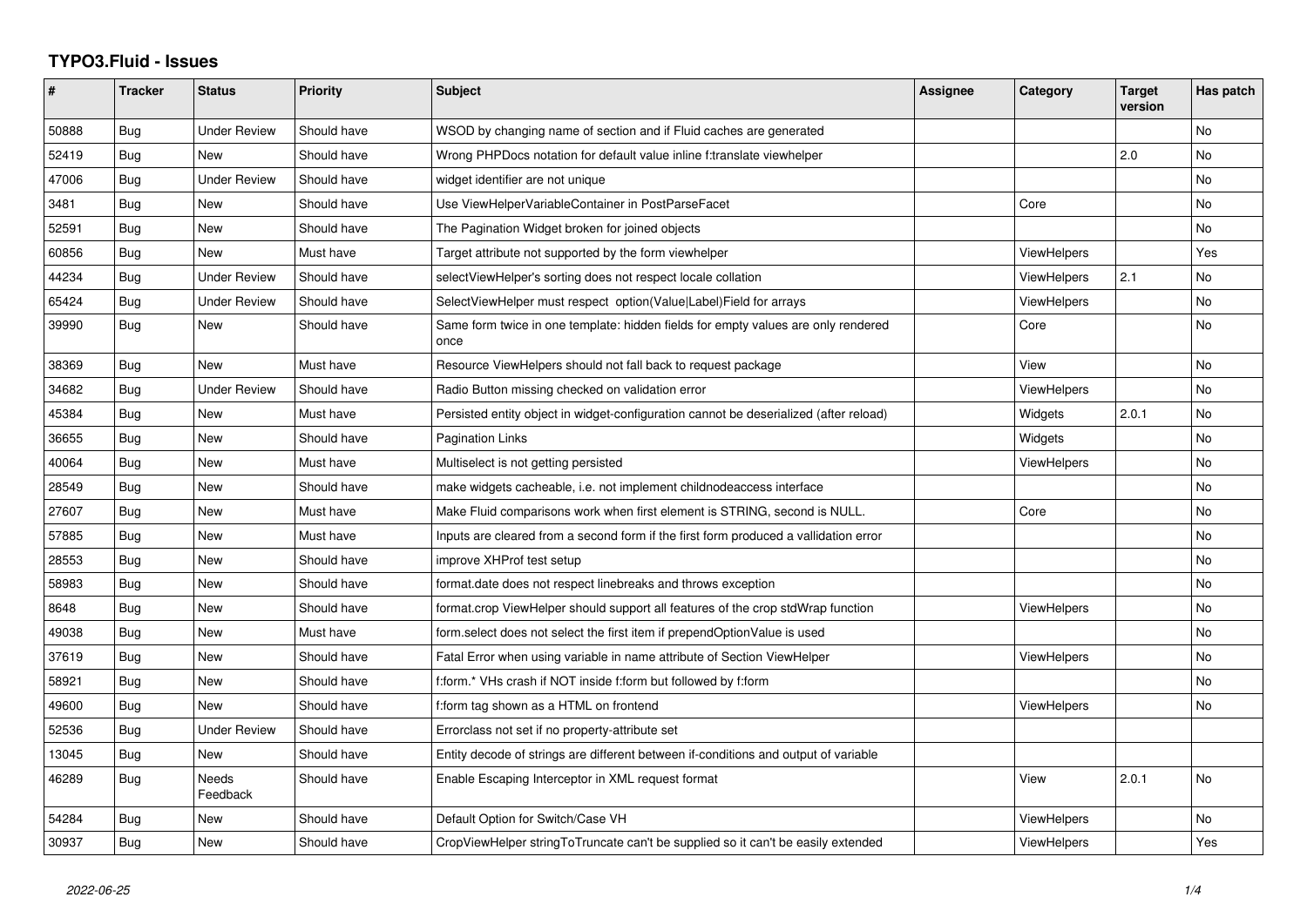| ∦     | <b>Tracker</b> | <b>Status</b>            | <b>Priority</b> | <b>Subject</b>                                                                                              | <b>Assignee</b> | Category    | <b>Target</b><br>version | Has patch |
|-------|----------------|--------------------------|-----------------|-------------------------------------------------------------------------------------------------------------|-----------------|-------------|--------------------------|-----------|
| 28552 | Bug            | New                      | Should have     | (v5) write ViewHelper test for compiled run; adjust functional test to do two passes<br>(uncached & cached) |                 |             |                          | No        |
| 28550 | <b>Bug</b>     | New                      | Should have     | (v4) make widgets cacheable, i.e. not implement childnodeaccess interface                                   |                 |             |                          | No        |
| 28554 | Bug            | <b>New</b>               | Should have     | (v4) implement feature flag to disable caching                                                              |                 |             |                          | No        |
| 51277 | Feature        | New                      | Should have     | ViewHelper context should be aware of actual file occurrence                                                |                 |             |                          | No        |
| 9514  | Feature        | <b>New</b>               | Should have     | Support explicit Array Arguments for ViewHelpers                                                            |                 |             |                          |           |
| 49756 | Feature        | <b>Under Review</b>      | Should have     | Select values by array key in checkbox viewhelper                                                           |                 |             |                          | No        |
| 8989  | Feature        | <b>Needs</b><br>Feedback | Could have      | Search path for fluid template files                                                                        |                 | View        |                          | No        |
| 33215 | Feature        | New                      | Should have     | RFC: Dynamic values in ObjectAccess paths                                                                   |                 |             |                          | No.       |
| 39936 | Feature        | New                      | Should have     | registerTagAttribute should handle default values                                                           |                 | ViewHelpers |                          | No        |
| 60271 | Feature        | New                      | Should have     | Paginate viewhelper, should also support arrays                                                             |                 |             |                          | No        |
| 36559 | Feature        | New                      | Could have      | New widget progress bar                                                                                     |                 |             |                          | Yes       |
| 42397 | Feature        | <b>New</b>               | Should have     | Missing viewhelper for general links                                                                        |                 |             |                          | No.       |
| 30555 | Feature        | New                      | Could have      | Make TagBuilder more extensible                                                                             |                 | Core        |                          | No        |
| 51100 | Feature        | New                      | Must have       | Links with absolute URI should have the option of URI Scheme                                                |                 | ViewHelpers |                          | No        |
| 4704  | Feature        | New                      | Should have     | Improve parsing exception messages                                                                          |                 | Core        |                          |           |
| 10472 | Feature        | New                      | Could have      | Fluid Standalone distribution                                                                               |                 | Core        |                          | No        |
| 31955 | Feature        | <b>New</b>               | Should have     | f:uri.widget                                                                                                |                 | Widgets     |                          | No.       |
| 62346 | Feature        | New                      | Could have      | f:comment should have high precende                                                                         |                 | Core        | 3.x                      | No        |
| 45153 | Feature        | New                      | Should have     | f:be.menus.actionMenuItem - Detection of the current select option is insufficient                          |                 |             |                          | No        |
| 45345 | Feature        | <b>Needs</b><br>Feedback | Should have     | Easy to use comments for fluid that won't show in output                                                    |                 |             |                          |           |
| 1907  | Feature        | New                      | Could have      | Default values for view helpers based on context                                                            |                 | Core        |                          |           |
| 7608  | Feature        | New                      | Could have      | Configurable shorthand/object accessor delimiters                                                           |                 | Core        |                          | Yes       |
| 38130 | Feature        | New                      | Should have     | Checkboxes and multiple select fields should have an assignable default value                               |                 |             |                          | No        |
| 60181 | Feature        | <b>New</b>               | Could have      | Caching mechanism for Fluid Views/Templates                                                                 |                 | View        |                          | No.       |
| 3291  | Feature        | Needs<br>Feedback        | Should have     | Cacheable viewhelpers                                                                                       |                 |             |                          | No        |
| 46545 | Feature        | New                      | Should have     | Better support for arrays in options of SelectViewHelper                                                    |                 |             |                          | No        |
| 48355 | Feature        | New                      | Could have      | Assign output of viewhelper to template variable for further processing.                                    |                 |             |                          |           |
| 36410 | Feature        | New                      | Should have     | Allow templates to send arguments back to layout                                                            |                 | ViewHelpers |                          | No        |
| 40081 | Feature        | New                      | Should have     | Allow assigned variables as keys in arrays                                                                  |                 |             |                          | No        |
| 60003 | Feature        | New                      | Should have     | Add required-Attribute to f:form.password                                                                   |                 | ViewHelpers |                          | No        |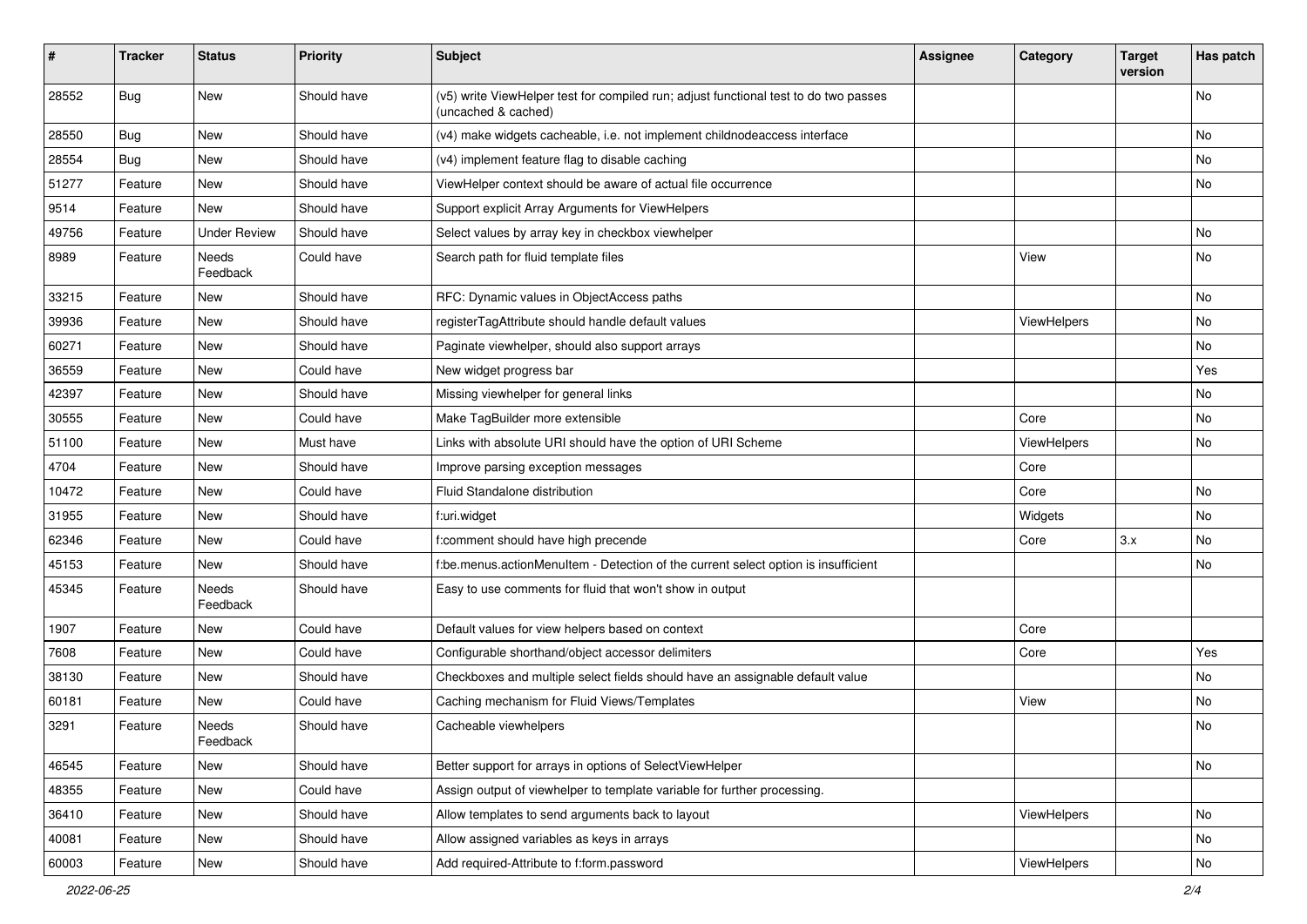| ∦     | <b>Tracker</b> | <b>Status</b>            | <b>Priority</b>      | <b>Subject</b>                                                                                         | <b>Assignee</b>                | Category           | <b>Target</b><br>version | Has patch |
|-------|----------------|--------------------------|----------------------|--------------------------------------------------------------------------------------------------------|--------------------------------|--------------------|--------------------------|-----------|
| 46257 | Feature        | <b>Under Review</b>      | Should have          | Add escape sequence support for Fluid                                                                  |                                | Core               |                          | No        |
| 34309 | Task           | New                      | Could have           | Unknown ViewHelpers cause exception - should be handled more graceful                                  |                                | ViewHelpers        |                          | No        |
| 10911 | Task           | New                      | Should have          | Tx Fluid ViewHelpers Form AbstractFormViewHelper->renderHiddenIdentityField<br>should be more reliable |                                | ViewHelpers        |                          | No        |
| 46091 | Task           | Needs<br>Feedback        | Should have          | Show source file name and position on exceptions during parsing                                        |                                |                    |                          | No        |
| 43072 | Task           | New                      | Should have          | Remove TOKENS for adding templates fallback in Backporter                                              |                                | View               |                          | No        |
| 43071 | Task           | New                      | Should have          | Remove TOKENS for adding fallback teplates in B                                                        |                                |                    |                          | No        |
| 42743 | Task           | New                      | Should have          | Remove inline style for hidden form fields                                                             |                                |                    |                          | No        |
| 26658 | Task           | New                      | Won't have this time | Make Form ViewHelpers consistent                                                                       |                                | ViewHelpers        |                          | No        |
| 56237 | Task           | New                      | Should have          | in-line (Condition) View Helpers should not evaluate on parsing                                        |                                |                    |                          | No        |
| 32035 | Task           | New                      | Should have          | Improve fluid error messages                                                                           |                                | Core               |                          | Yes       |
| 45394 | Task           | New                      | Should have          | Forwardport Unit test for standalone view                                                              |                                | View               |                          | No        |
| 5636  | Task           | <b>Under Review</b>      | Must have            | Form_RadioViewHelper and CheckBoxViewHelper miss check for existing object<br>before it is accessed.   |                                |                    |                          | No        |
| 47669 | Task           | New                      | Should have          | FormViewHelper does not define the default request method                                              |                                |                    |                          | No.       |
| 26664 | Task           | New                      | Won't have this time | Clean up Form ViewHelpers                                                                              |                                | ViewHelpers        |                          | No        |
| 9950  | Task           | New                      | Should have          | Binding to nested arrays impossible for form-elements                                                  |                                | ViewHelpers        |                          |           |
| 51239 | <b>Bug</b>     | <b>Under Review</b>      | Must have            | AbstractViewHelper use incorrect method signature for "\$this->systemLogger->log()"                    | Adrian Föder                   | Core               |                          | Yes       |
| 54195 | Task           | New                      | Should have          | Rename and move FormViewHelper's errorClass value, currently 'f3-form-error'                           | Adrian Föder                   | ViewHelpers        |                          | No        |
| 53806 | <b>Bug</b>     | <b>Under Review</b>      | Should have          | Paginate widget maximumNumberOfLinks rendering wrong number of links                                   | Bastian<br>Waidelich           | Widgets            |                          | No        |
| 59057 | <b>Bug</b>     | <b>Under Review</b>      | Must have            | Hidden empty value fields shoud be disabled when related field is disabled                             | Bastian<br>Waidelich           | ViewHelpers        |                          | No        |
| 58862 | Bug            | <b>Needs</b><br>Feedback | Should have          | FormViewHelper doesn't accept NULL as value for \$arguments                                            | <b>Bastian</b><br>Waidelich    | ViewHelpers        |                          | Yes       |
| 33628 | <b>Bug</b>     | Needs<br>Feedback        | Must have            | Multicheckboxes (multiselect) for Collections don't work                                               | Christian Müller               | <b>ViewHelpers</b> |                          | No        |
| 55008 | <b>Bug</b>     | <b>Under Review</b>      | Should have          | Interceptors should be used in Partials                                                                | Christian Müller               |                    |                          | No        |
| 3725  | Feature        | New                      | Could have           | CSS Engine                                                                                             | Christian Müller   ViewHelpers |                    |                          | No        |
| 37095 | Feature        | New                      | Should have          | It should be possible to set a different template on a Fluid TemplateView inside an<br>action          | Christopher<br>Hlubek          |                    |                          | No        |
| 43346 | Feature        | <b>Under Review</b>      | Should have          | Allow property mapping configuration via template                                                      | Karsten<br>Dambekalns          | ViewHelpers        | 2.1                      | No        |
| 8491  | Task           | Needs<br>Feedback        | Should have          | link.action and uri.action differ in absolute argument                                                 | Karsten<br>Dambekalns          | ViewHelpers        |                          | No        |